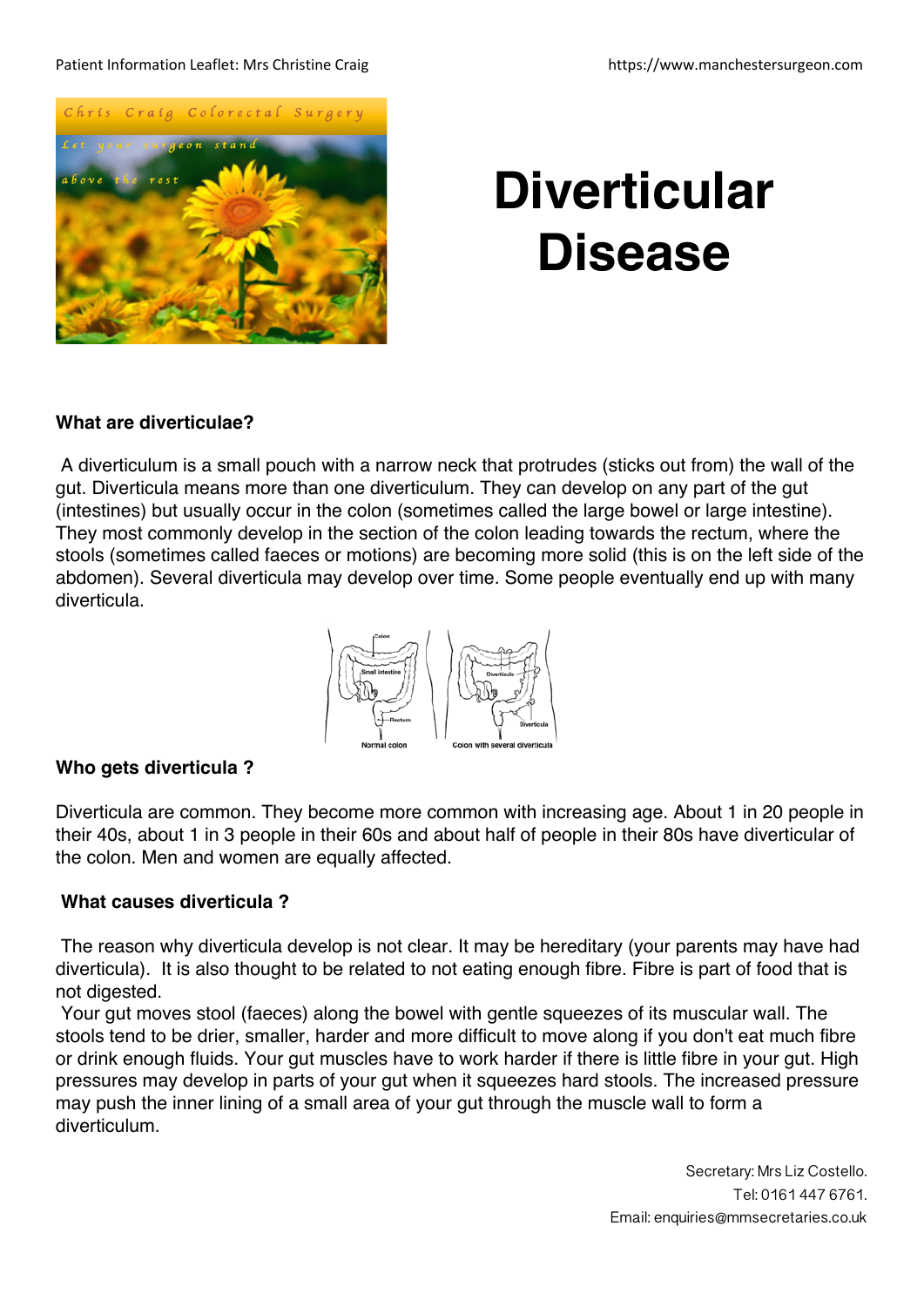## **What are the symptoms of diverticula ?**

In most cases diverticula causes no harm or symptoms.

In some cases pain in the abdomen and / or bloating may occur. The pain is usually crampy and tends to come and go. You may get relief from the pain and the bloating by going to the toilet to pass stools. Some people develop diarrhoea or constipation. It is not clear how diverticula cause these symptoms. If you get symptoms with diverticula, it is called 'diverticular disease'.

Symptoms of diverticular disease are similar to those that occur with a different condition called irritable bowel syndrome (IBS). However IBS usually affects younger adults and so symptoms that first develop in a younger adult are more likely to be due to IBS. Likewise, symptoms that first develop in older people are more likely to be due to diverticular disease. However, in some cases it is difficult to tell if symptoms are due to diverticular disease or IBS.

## **What are the possible complications of diverticula ?**

Complications are uncommon and include the following:

### Diverticulitis (infection)

About 1 in 10 people with diverticula develop a bout of diverticulitis at some stage. This is when one or more of the diverticula become inflamed and infected. This may occur if some faeces gets trapped and stagnates in a diverticulum. Bacteria (germs) in the trapped faeces may then multiply and cause infection. Symptoms of diverticulitis include:

- A constant pain in the abdomen. It is commonly in the lower left side of the abdomen. This is over the site where the diverticula most commonly develop.
- Fever (high temperature)
- Constipation or diarrhoea
- You may feel sick or vomit

An abscess may develop if the infection is severe

Diverticulitis is usually treated with antibiotics and settles within a week or so. Admission to hospital is needed in some cases. Surgery is sometimes needed to drain an abscess or to remove a badly infected part of the colon. Some people have several bouts of diverticulitis in their life.

### **Bleeding**

A diverticulum may occasionally bleed and you may pass blood into your stools. Most of the time, the bleeding is slight but occasionally it is heavy.

### Obstruction, fistula and peritonitis.

Infected diverticula occasionally cause a blockage (obstruction) of the colon, or form a channel (fistula) to other organs such as the bladder. A diverticulum may, rarely burst and cause infection